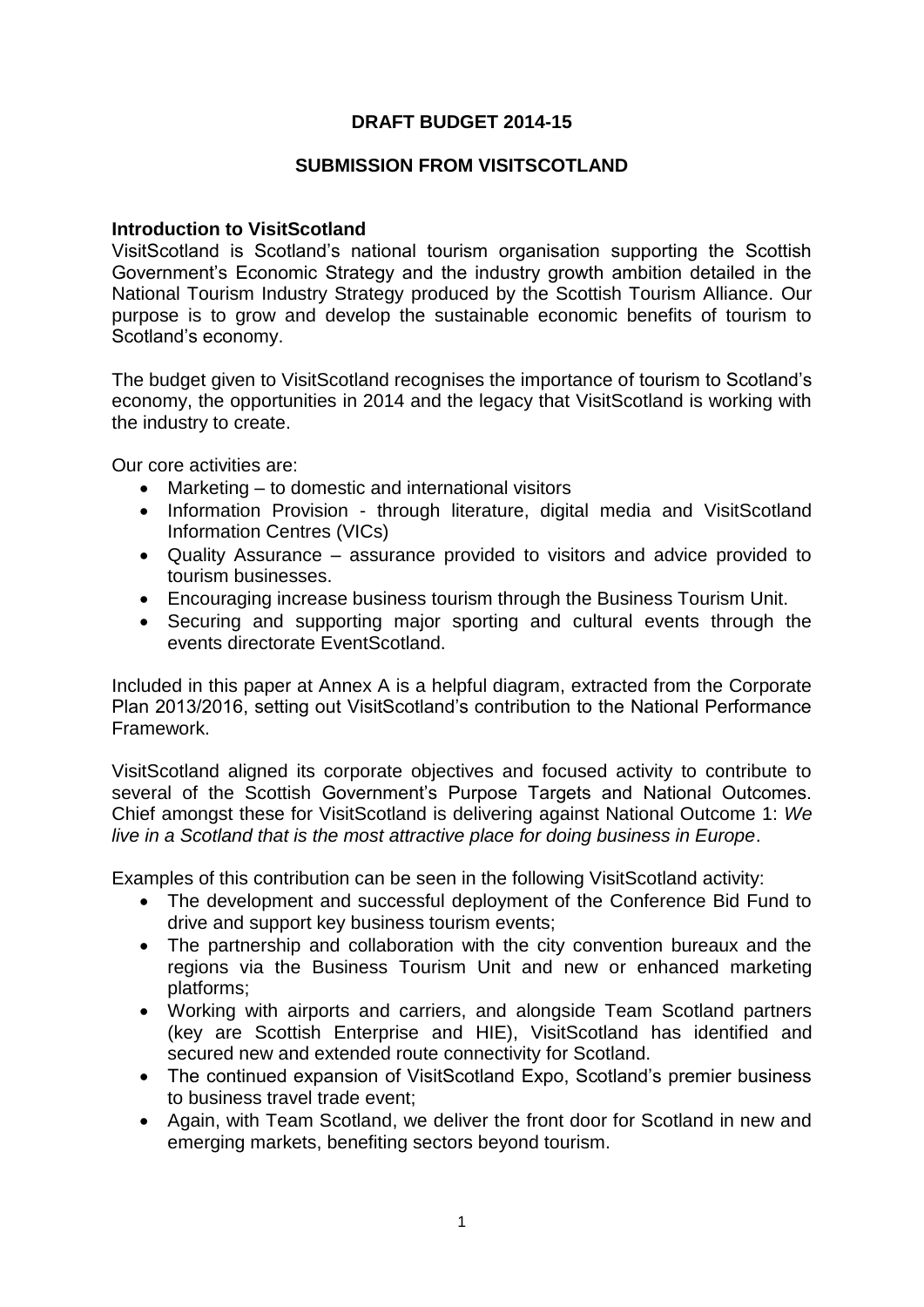Additional details are included in Annex B, which include further activities undertaken which contribute directly to the National Outcomes and are reproduced here from the Corporate Plan.

## **Marketing**

In 2012, almost 15 million overnight tourism trips were taken in Scotland, for which visitor expenditure totalled £4.3 billion, with a further £4.7 billion spent by day visitors, delivering £9 billion of expenditure.

Overseas residents accounted for around 15 per cent of the total number of tourism trips taken in Scotland, but 33 per cent of total visitor spend, underlining the value of attracting these visitors. USA, Germany, France and Ireland are long-time major markets for Scotland while over the last five years growth has been seen in non-Euro markets such as Norway and Switzerland.

VisitScotland prioritises its international markets according to the size of the potential market; propensity to travel of the country's population; direct access from these markets; interests of the target market's population and alignment with Scotland's product offering.

Recent results show that our 2012 'Surprise Yourself' and long haul campaigns brought nearly £310 million additional economic benefit for Scotland, representing a rise of 14 per cent on the same period the year before.

## **Business Tourism Unit**

Looking beyond leisure tourism, Scotland is enjoying a resurgence in the business tourism sector. The UK Economic Impact Study, commissioned by the Meeting Professionals International (MPI) Foundation, and published this summer, valuing the sector at almost £2 billion for the country, clearly demonstrating that business tourism is a key pillar of the economy.

VisitScotland's Business Tourism Unit (BTU) will continue to work with partners to ensure the continuation of this success story.

The main focus of the BTU is to promote Scotland as a destination for corporate conferences, professional associations' conventions, incentive programmes for highachievers and exhibitions. VisitScotland's Conference Bid Fund is enabling the organisation to continue to expand work in this important area.

The Conference Bid fund commited just under £700,000 by August 2013 and is designed to attract conferences to Scotland and, working with local authorities and other public sector partners, has helped attract 34 conferences to Scotland over the next 7 years.

The number of vistors expected to attend these conferences is 47,200 with an expected gross expenditure by visitors to be around £78.4 million.

This activity coupled with the annual Scotland Means Business and other promotional activites targeting international conference organisers, will ensure Scotland continues to take full advantage of the global recovery in business tourism.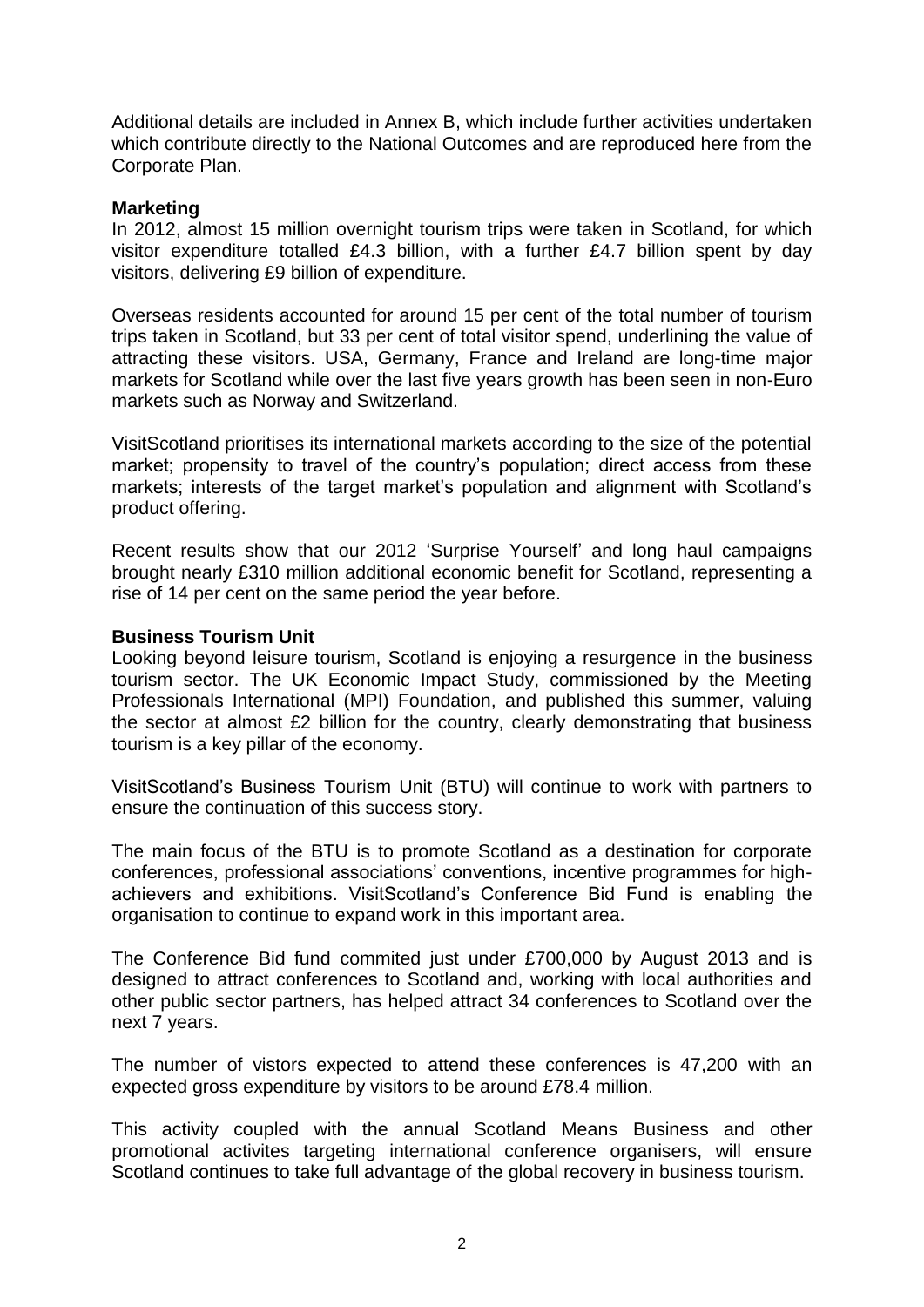# **VisitScotland Information Centres (VICs)**

VisitScotland has a network of more than 100 VisitScotland Information Centres (VICs) and Information Points in Partnership spread throughout Scotland, welcoming more than 5 million visitors per year. The majority of the VICs are open all year however there are some which are seasonal and are only open from April to October.

Many VICs have undergone extensive refurbishment in the recent years as part of a rolling capital investment programme.

## **Quality Assurance Schemes**

Quality Assurance (QA) is a grading and classification scheme with almost 8,900 businesses taking part. The *grading* refers to the intrinsic quality of the business and its outputs. This is the Star award. The *classification* categorises the business by facilities and services, and type. The classification is represented by the Designator.

The main designators are Hotel, Small Hotel, Guest House, B&B, Budget Hotel, Country House Hotel, Inn, Camping Park, Holiday Parks, Touring Park, Hostel, Campus Accommodation, Scotland's Best Bars, EatScotland Visitor Attraction, Tour, Self Catering, Serviced Apartment, and Exclusive Use Venue.

## **Digital and media strategy**

VisitScotland is working to make VisitScotland.com the definitive guide to visiting Scotland, inspiring visitors through a single source covering everything our country has to offer.

Content from all over Scotland - from accommodation and restaurants to walking and wildlife - feature on the site, giving visitors the most comprehensive picture of Scotland ever produced. The improved website is part of VisitScotland's new digital and media strategy, focusing on improving the consumer experience and providing tourism businesses with opportunities to reach potential visitors.

Tourism businesses also have a quick and easy way to update their information as well as bringing in more tourism spend for individual businesses and their local economies.

From a consumer perspective, VisitScotland.com enhances the visitor experience through innovations including improved online booking, with plans for User Generated Content, and a geo-mapping facility which will provide them with richer information about Scotland.

There are many successes on the site including the integrations of the Surprise Yourself site, all regional sites, product sites and international gateway sites. New content, images and video have also been added. Overall there has been an increase in referrals to the tourism industry via VisitScotland.com - 400,000 since May.

The strategy was developed from extensive consumer research and focus groups to look at how we could improve the website for visitors. This includes European user testing of the site which is delivering excellent feedback.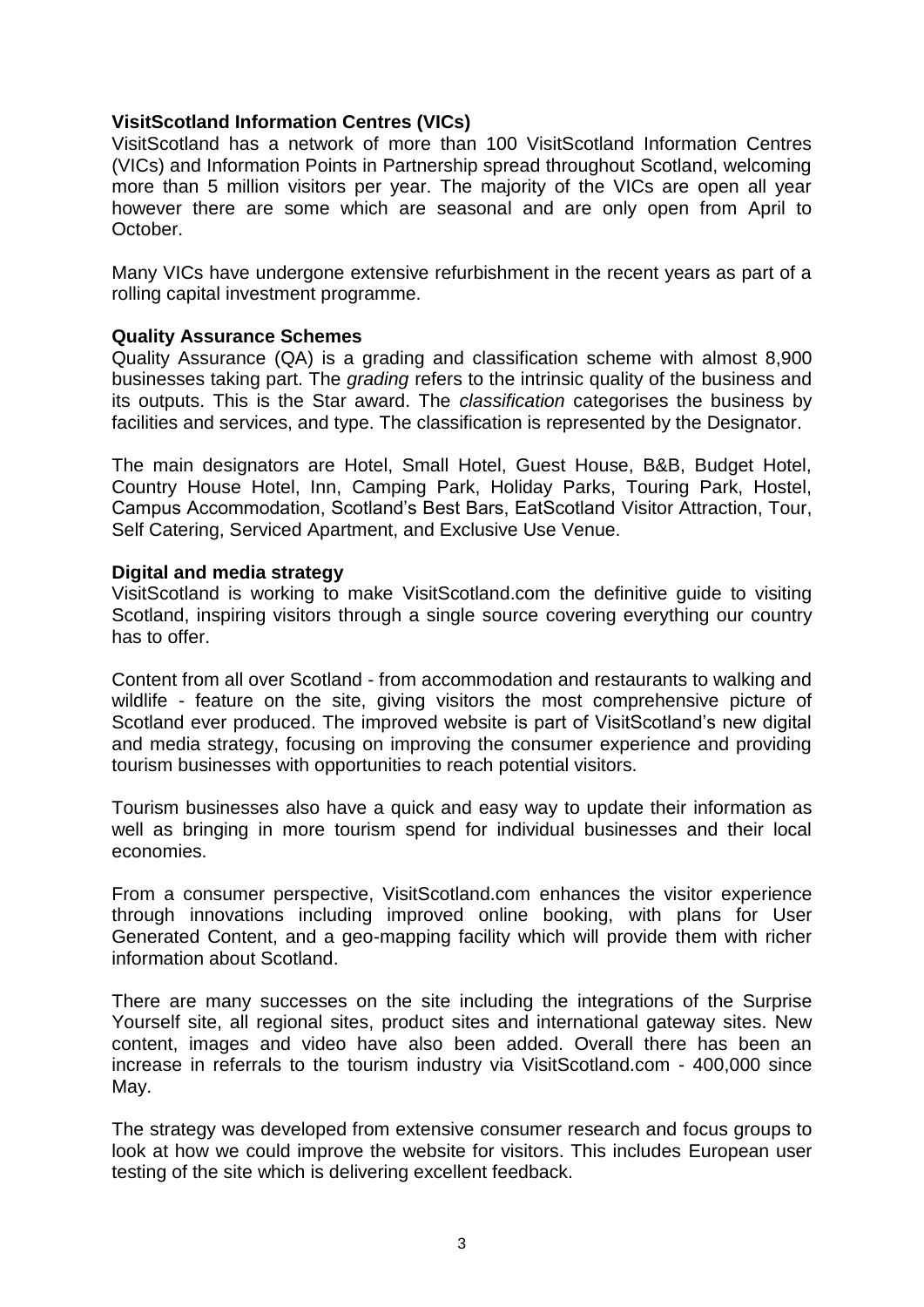## **Partnership working**

VisitScotland is committed to working together to encourage the right conditions for achieving sustainable economic growth by listening to insight provided by industry and using it to shape their offering and support. VisitScotland works with a range of partners and stakeholders including tourism businesses, industry bodies, including the Scottish Tourism Alliance, Destination Organisations, local authorities as well as offering businesses specialist advice through local teams and resources on VisitScotland.org. Funding is also provided through the VisitScotland Growth Fund to assist local businesses to work together to run promotional activity.

The years of focus, which have acted as the bridge between Homecoming Scotland 2009 and the major events and further Homecoming celebrations in 2014, have enabled the industry to continue to work collectively, creating a Team Scotland approach to tourism and the growth of the Visitor Economy. The results from these are detailed in the Winning Years report presented to the Committee earlier this month.

Taking a Team Scotland approach is critical to the ongoing success, of Scotland's Visitor Economy, with close work with colleagues within Scottish Enterprise and HIE crucial. The recently announced years of focus for 2015 through to 2018 will ensure this partnership work continues to put tourism and the visitor economy at the heart of Scotland's drive for economic growth.

The future years of focus are:

- 2015 Year of Scotland's Food and Drink
- 2016 Scotland's Year of Innovation, Architecture and Design
- 2017 Year of History, Heritage and Archaeology
- 2018 Scotland's Year of Young People

#### **Major events/event tourism**

VisitScotland's events directorate EventScotland invested £3.3 million in Scotland's events industry in 2012/2013. This investment supported and secured 80 events and generated an estimated economic impact of £59.5 million for Scotland's economy.

The EventScotland team is also leading the delivery of The 2014 Ryder Cup and as part of this commitment we support an impressive portfolio of golf events each year, including The Scottish Open, The Ricoh Women's British Open and The Johnnie Walker Championship.

#### **The opportunities ahead**

Scotland remains a leading tourism destination offering an unrivalled collection of experiences, many completely unique to the country. Each year visitors travel from across the world to experience the very best of holidays and hospitality, with many returning again and again.

VisitScotland is working with partners to ensure Scotland takes full advantage of the opportunities in 2014. We also believe that every public sector body, every tourism business and the wider Scottish population need to understand and work together to realise the potential of the country's most important industry.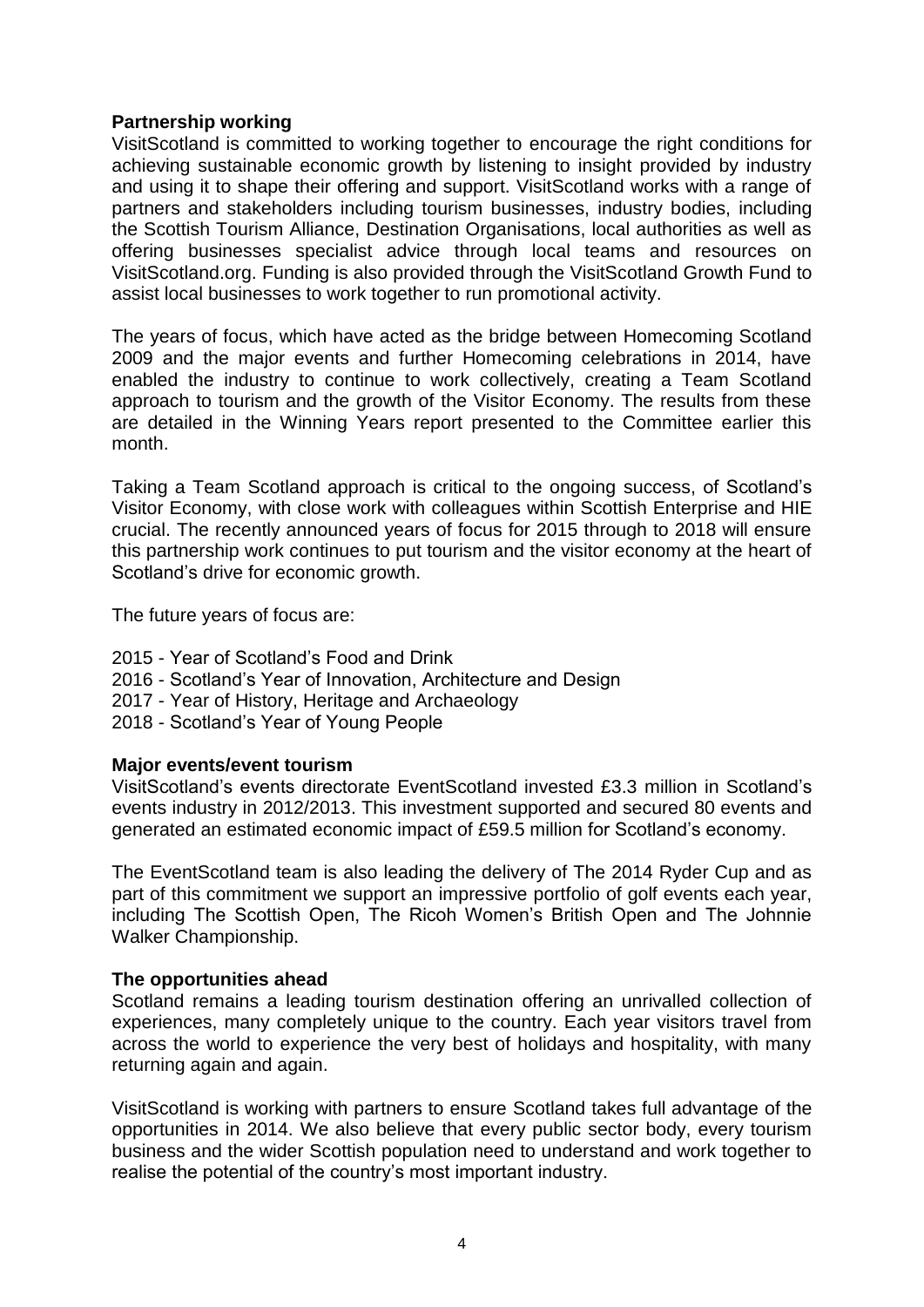As we move to 2014, Scotland is enjoying renewed growth in business tourism, improved infrastructure and increased interest from the emerging markets of India, China and Russia. There is also international recognition of VisitScotland's Quality Assurance scheme and our digital platform to promote Scotland.

Additionally, VisitScotland continues to lead delivery of the years of focus in the build up to and beyond 2014, as we will continue to invest in and secure world-class events for Scotland, promoting them in key visitor markets around the globe.

Tourism is the single biggest investment that can be made right now and can be a tonic for the recession. Investment in tourism is an investment towards economic recovery, sustainable growth and jobs.

This fact is recognised in the budget that has been provided to VisitScotland by the Scottish Government, which will allow the national tourism organisation to continue to deliver for Scotland and the tourism industry in the important years ahead.

#### **Our priorities**

Our activity will see major marketing activity in Europe, North America and in emerging markets.

New marketing and campaign activity, including a television advert, will be launched in November as part of the existing drive to bring visitors to Scotland for 2014, with further Homecoming Scotland advertising set to be launched shortly after that.

Focus on attracting major international events to Scotland will continue with business tourism boosted through the Conference Bid Fund.

Partnership working will continue across business and with other public sector agencies to bring more investment in key areas of capital projects, transport, visitor access and to attract the next generation into a career in tourism.

There will also be continued support for businesses through helping them with routes to market and funding their marketing activity through the VisitScotland Growth Fund.

VisitScotland will work to ensure the highest return on these investments and continue to save on costs by working with public sector partners to identify and deliver shared cost saving activity.

VisitScotland will continue to assist the development of the Visitor Economy. For example, the Tourism Development Plan for Scotland: *Delivering for the Visitor Economy*, published earlier this year sets out a framework to assist and promote growth in Scotland's visitor economy to 2020.

The Plan is one of the measures to help co-ordinate and deliver future growth and defines proactive and co-ordinated approach to assist all stakeholders in the sector to engage in securing future opportunities.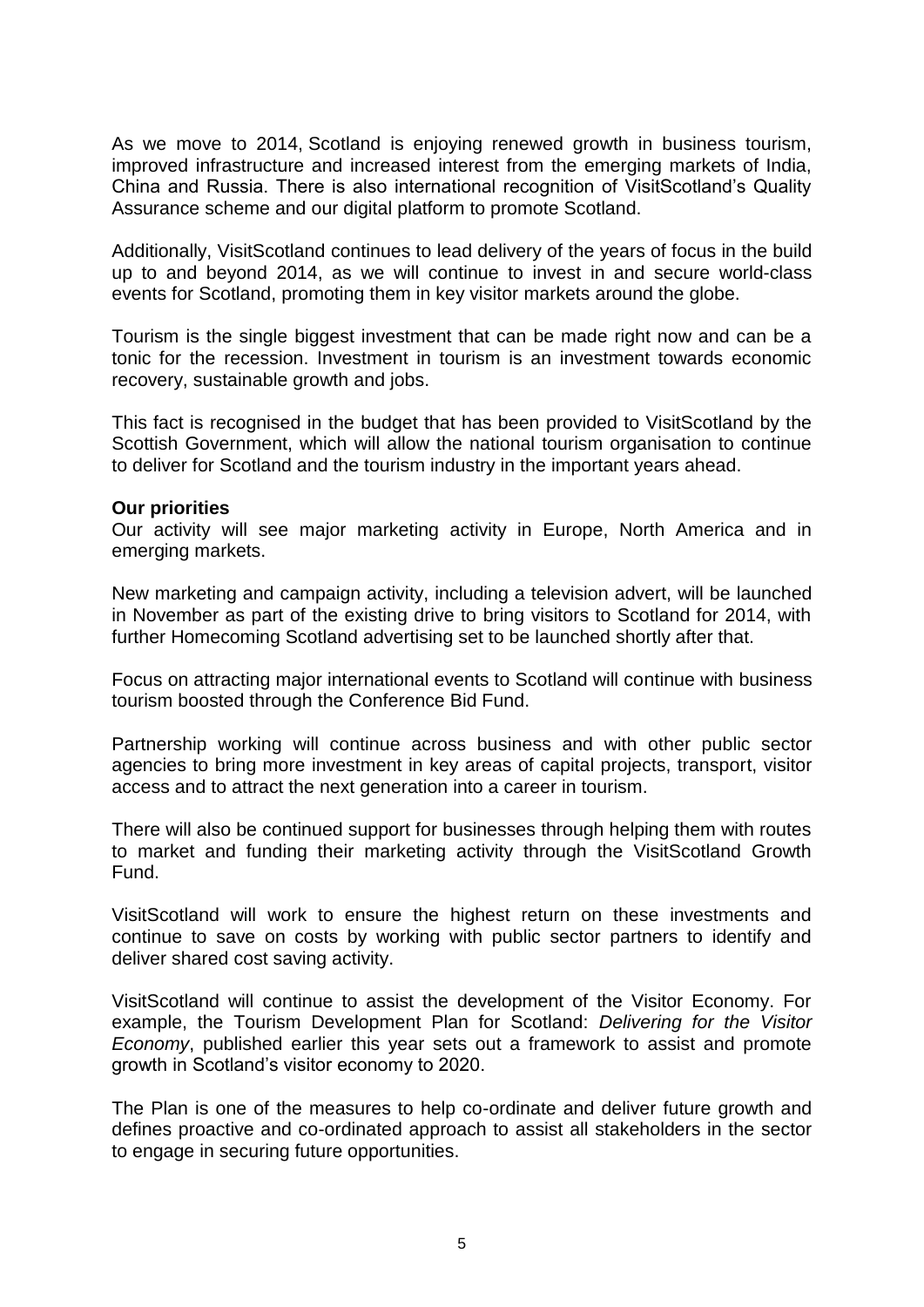# **A key investment**

Whilst enjoying success, it is vital that Scotland and the tourism industry do not become complacent and this is why VisitScotland continues to work hard to make the case for investment to boost tourism and the visitor economy.

Some key facts illustrate the scale of the industry and its importance to Scotland:

- Tourism expenditure totalled £9 billion in 2012.
- The wider visitor economy is estimated to be worth £11 billion annually, employing more than 200,000 people (according to an independent report published by Deloitte).
- Business tourism is a £2 billion industry and creates a bridge between leisure tourism and inward investment. It is also a growth area which Scotland is well positioned to take advantage of.
- As at March 2012, there were 13,730 tourism-related enterprises operating in Scotland.
- Just over half of tourism-related enterprises were small sized enterprises (1- 49 employees), 16.1 per cent were medium sized (50-249) and 32.1 per cent were large (250+).
- 98 per cent of tourism-related enterprises are Scottish owned.

# **Budget overview**

The projected budgets are attached and show a clear commitment to develop and grow tourism in Scotland and to create a lasting legacy from the major opportunities presented in 2014.

# **Conclusion**

VisitScotland will use the budget invested by the Scottish Government to continue to support tourism businesses by providing access to markets and customers, through destination marketing campaigns and by encouraging businesses to work together.

Scotland has some unique and inspirational opportunities ahead and VisitScotland will use its budget and partnership approach to ensure that the tourism industry and the country as a whole benefits from them.

Campaigns like 'Surprise Yourself', plus the major opportunities in 2014 will deliver economic growth and jobs to the country. VisitScotland will ensure its budget is spent to ensure the highest possible return on that investment.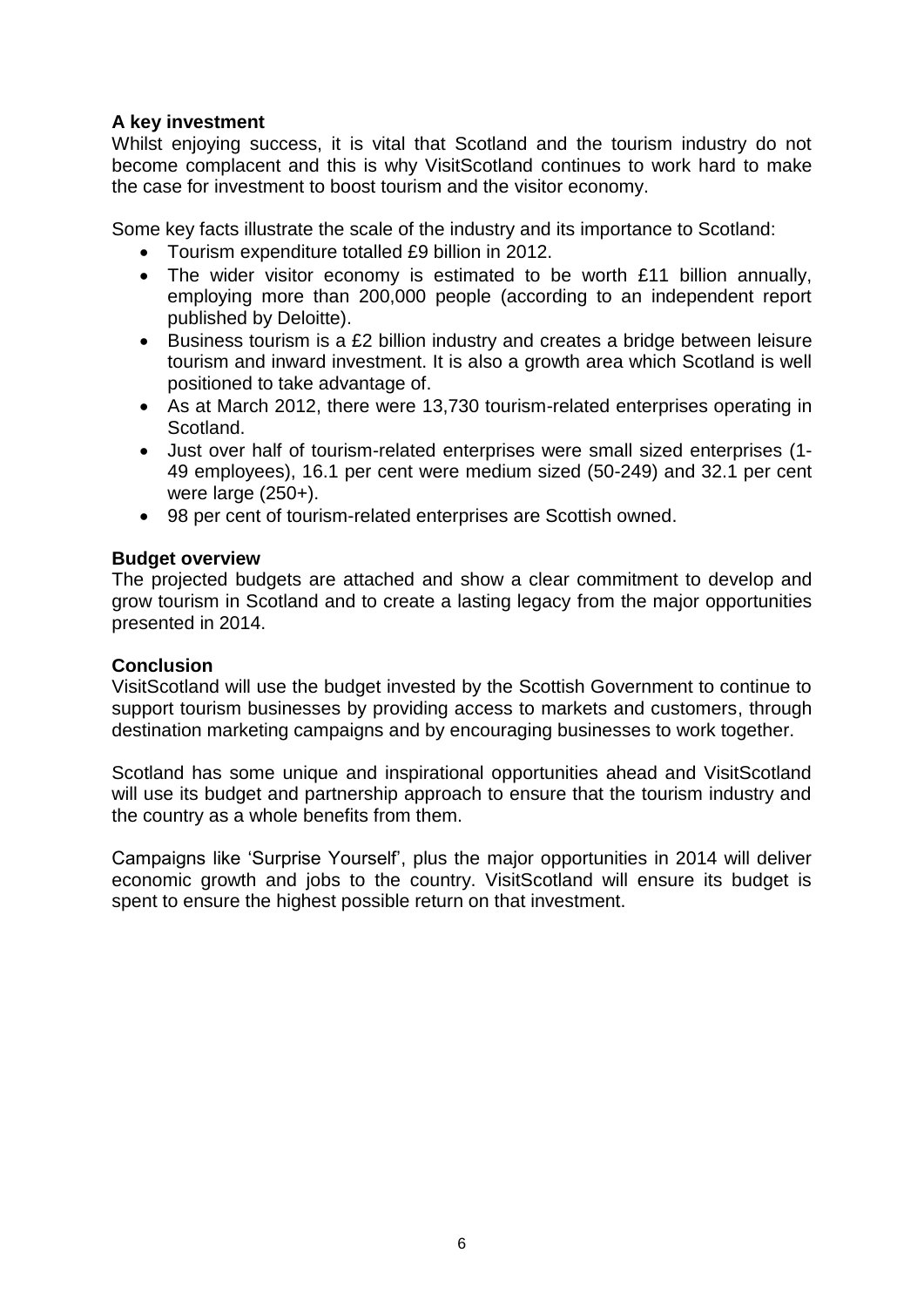

## **ANNEX A - OUR CONTRIBUTION TO THE NATIONAL PERFORMANCE FRAMEWORK**

**ANNEX B: TABLE SHOWS A RANGE OF ACTIVITIES VISITSCOTLAND UNDERTAKES CONTRIBUTING DIRECTLY TO THE NATIONAL OUTCOMES**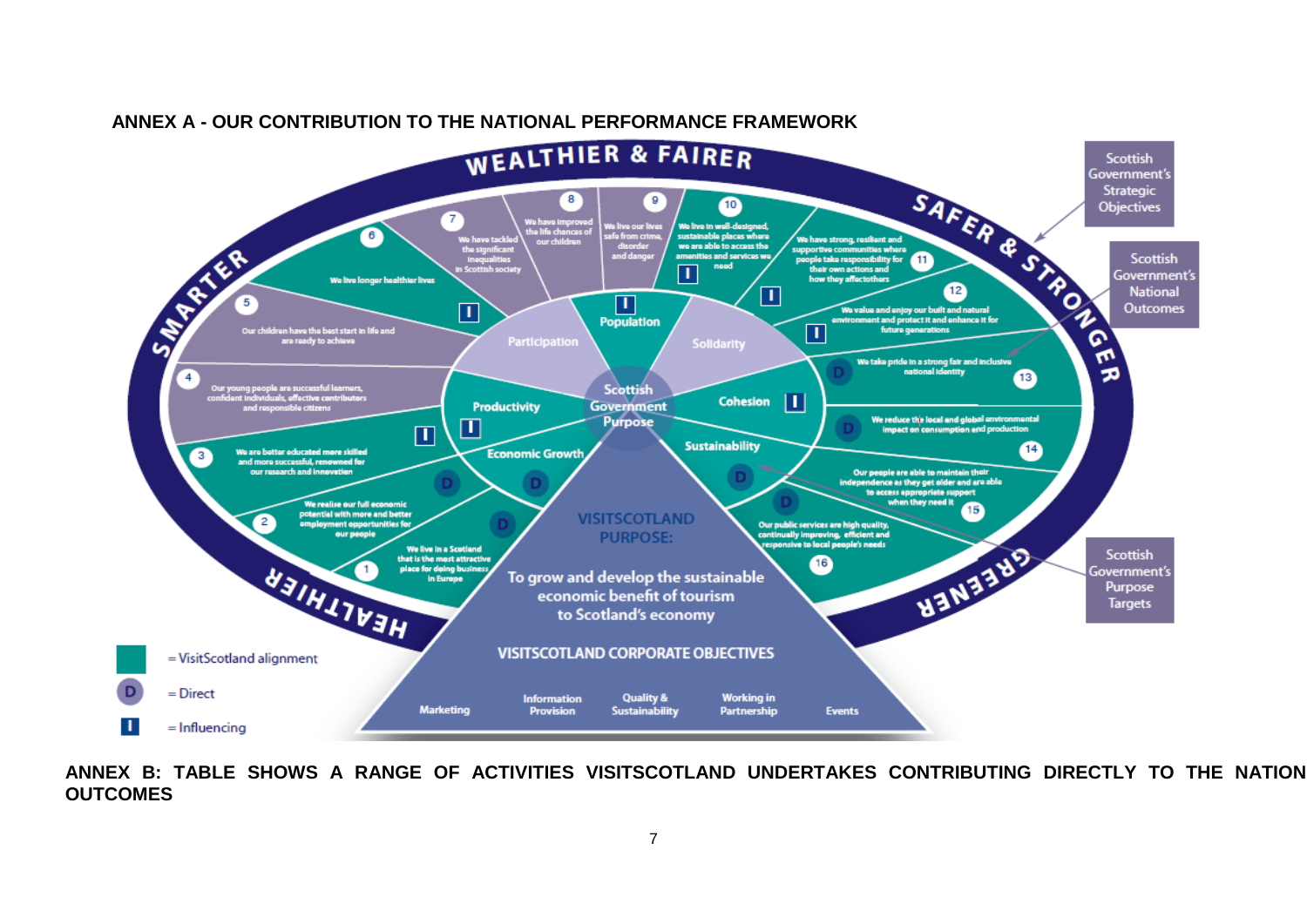| <b>Direct NPF National</b><br><b>Outcome</b><br>and<br>$\sim 100$<br><b>VisitScotland</b><br><b>Objective</b>                                                                                                                                                         | <b>Economic Rationale</b>                                                                                                                                                                                                                                                                                                                                                                                                                                                                                                                                                                                                                                                                                                                                                                                                                                                                                                     | <b>Main areas of VisitScotland activity</b>                                                                                                                                                                                                                                                                                                                                                                                                                                                                                                                                                                                                                                                                                                                                                                                                                                                                                                                                                                                                                                                                                                                         | <b>Desired VisitScotland Outcome</b>                                                                                                                                                                                                                                                                                                                                                                                                                                                                                                                                                                                                                                                                                                                                                                                                                                                                |  |
|-----------------------------------------------------------------------------------------------------------------------------------------------------------------------------------------------------------------------------------------------------------------------|-------------------------------------------------------------------------------------------------------------------------------------------------------------------------------------------------------------------------------------------------------------------------------------------------------------------------------------------------------------------------------------------------------------------------------------------------------------------------------------------------------------------------------------------------------------------------------------------------------------------------------------------------------------------------------------------------------------------------------------------------------------------------------------------------------------------------------------------------------------------------------------------------------------------------------|---------------------------------------------------------------------------------------------------------------------------------------------------------------------------------------------------------------------------------------------------------------------------------------------------------------------------------------------------------------------------------------------------------------------------------------------------------------------------------------------------------------------------------------------------------------------------------------------------------------------------------------------------------------------------------------------------------------------------------------------------------------------------------------------------------------------------------------------------------------------------------------------------------------------------------------------------------------------------------------------------------------------------------------------------------------------------------------------------------------------------------------------------------------------|-----------------------------------------------------------------------------------------------------------------------------------------------------------------------------------------------------------------------------------------------------------------------------------------------------------------------------------------------------------------------------------------------------------------------------------------------------------------------------------------------------------------------------------------------------------------------------------------------------------------------------------------------------------------------------------------------------------------------------------------------------------------------------------------------------------------------------------------------------------------------------------------------------|--|
| <b>National Outcome: 1</b><br><b>Direct</b><br>We live in a Scotland<br>the<br>that<br>i is<br>most<br>place<br>attractive<br>for<br>business<br>in<br>doing<br>Europe<br><b>VisitScotland</b><br><b>Objective:</b><br><b>Marketing and Working</b><br>in Partnership | <b>VisitScotland</b><br>promotes<br>both as<br><b>Scotland</b><br>$\blacksquare$ a<br>destination for leisure and<br><b>business</b><br>visitors.<br>Business Tourism is a key<br>driver of growth and<br>collaboration for Scotland,<br>acting as the "bridge"<br>between<br>tourism<br>and<br>inward investment.<br>Aligned<br>Scotland's<br>$\mathsf{to}$<br>priority industries, business<br>tourism<br>attracts<br>conventions, symposiums<br>and incentive groups to the<br>country and their influential<br>delegates.<br><b>These</b><br>gatherings<br>enhance<br>Scotland's credentials as a<br>place to invest, study, live,<br>work and visit.<br><b>Our Business Tourism Unit</b><br>build<br>(BTU)<br>will<br>on<br>partnerships with external<br><b>stakeholders</b><br>such<br>as as<br><b>Scottish</b><br><b>Development</b><br>(SDI)<br><b>International</b><br>$\mathsf{to}$<br>increase the profile of the | Use the Conference Bid Fund to drive and $\cdot$<br>support the acquisition of key business<br><b>Scottish</b><br>tourism<br>events across<br>key<br>including<br>Government<br>target sectors<br>Renewables, Finance, Life Sciences, IT and<br>Education.<br>Partnership and collaboration with the city<br>convention bureaux and DOs in Glasgow,<br>Edinburgh, Dundee and Aberdeen and the<br>regions via BTU new or enhanced marketing   •<br>platforms in the UK and overseas<br>With airports and carriers, and alongside<br>Team Scotland partners, identify the<br>opportunities and the support to bring about<br>new and extended route connectivity for<br>Scotland.<br>Deliver Expo, which is Scotland's premier<br>business to business travel trade event.<br>Expo offers the perfect opportunity for all<br>companies with a Scottish tourism product to $\overline{\phantom{a}}$<br>showcase those products and services to<br>potential buyers.<br>With Team Scotland we will deliver a 'front<br>door' for Scotland in new and emerging .<br>markets, benefiting sectors beyond tourism,<br>and use SDI contacts to access corporate<br>business. | Additional business tourism events<br>(previously beyond reach) are<br>actively pursued<br>and won for<br>Scotland using the Conference Bid<br>with resulting<br><b>Fund</b><br>economic<br>impact stretching outside of the<br>immediate destination (city, town,<br>resort) to regional and rural venues,<br>services and support businesses.<br>Scotland's seven cities are able to<br>bid for specific conventions which<br>would be beyond their reach<br>without VS support in the bid<br>process or VS marketing platforms.<br>Conventions in the cities impact all<br>of Scotland.<br>Improved direct access supports<br>increases in inbound tourism and<br>business connectivity for exporters.<br>Create sales platform for tourism<br>businesses to engage with UK and<br>International travel buyers and<br>media.<br>Help the internationalisation of<br>Scottish tourism businesses. |  |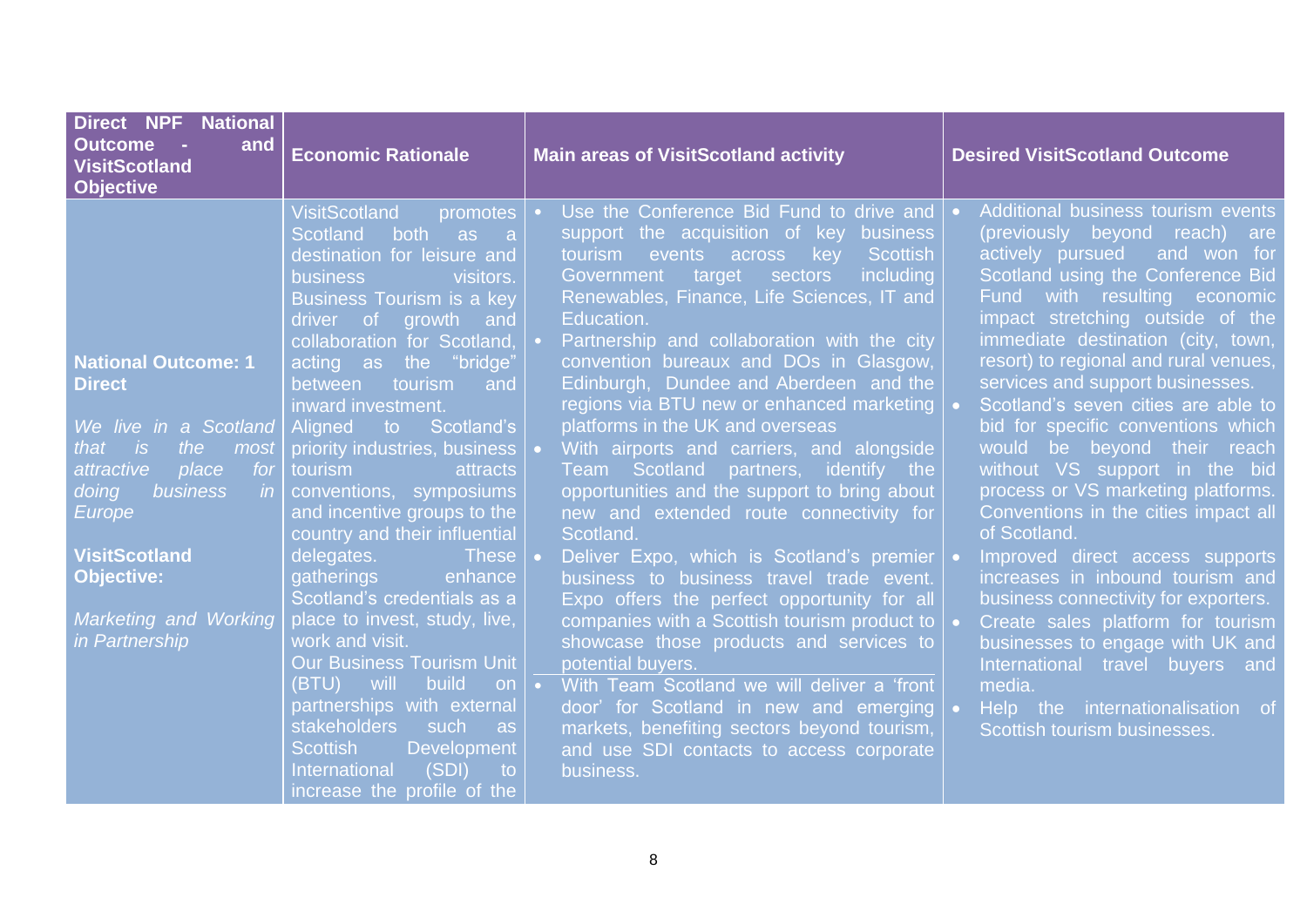| country and to make use of $ $<br>new infrastructure to<br>$ $ create opportunities for $ $<br>inward investment across<br>growth sectors. |  |
|--------------------------------------------------------------------------------------------------------------------------------------------|--|
|                                                                                                                                            |  |

| <b>National</b><br>Direct NPF<br><b>Outcome</b><br>and<br><b>VisitScotland</b><br><b>Objective</b>                                                                                                                                                                        | <b>Economic Rationale</b>                                                                                                                                                                                                                                                                                                                                                                                                                                                                                                                                                                  | <b>Main areas of VisitScotland activity</b>                                                                                                                                                                                                                                                                                                                                                                                                                                                                                                                                                                                                                                                                                                                                                                                                                                                                 | <b>Desired VisitScotland Outcome</b>                                                                                                                                                                                                                                                                                                                                                                                                                                                                                                                                                                                                                                                            |
|---------------------------------------------------------------------------------------------------------------------------------------------------------------------------------------------------------------------------------------------------------------------------|--------------------------------------------------------------------------------------------------------------------------------------------------------------------------------------------------------------------------------------------------------------------------------------------------------------------------------------------------------------------------------------------------------------------------------------------------------------------------------------------------------------------------------------------------------------------------------------------|-------------------------------------------------------------------------------------------------------------------------------------------------------------------------------------------------------------------------------------------------------------------------------------------------------------------------------------------------------------------------------------------------------------------------------------------------------------------------------------------------------------------------------------------------------------------------------------------------------------------------------------------------------------------------------------------------------------------------------------------------------------------------------------------------------------------------------------------------------------------------------------------------------------|-------------------------------------------------------------------------------------------------------------------------------------------------------------------------------------------------------------------------------------------------------------------------------------------------------------------------------------------------------------------------------------------------------------------------------------------------------------------------------------------------------------------------------------------------------------------------------------------------------------------------------------------------------------------------------------------------|
| <b>National Outcome: 13</b><br><b>Direct</b><br>We take pride in a<br>strong fair and inclusive<br>national identity<br><b>VisitScotland</b><br><b>Objective:</b><br><b>Information</b><br>Marketing,<br><b>Working</b> in<br>Provision,<br><b>Partnership and Events</b> | <b>VisitScotland</b><br>marketing<br>Scottish<br>the<br><b>ensures</b><br>tourism brand galvanises a<br>sense of pride, passion,<br>self-belief and confidence<br>among the<br>people of<br><b>VisitScotland</b><br>Scotland.<br>promotes Scotland all year<br>leisure<br>round to<br>and  <br><b>both</b><br>visitors,<br><b>business</b><br>and<br>nationally<br>and<br>internationally,<br>increases the profile of the<br>for<br>country<br>inward<br>investment.<br>Scotland<br>Welcomes the<br>World will create a sense<br>of pride in Scottish tourism<br>amongst stakeholders and | Surprise Yourself (SY) national campaign.<br>Business Tourism Unit (BTU) sales and<br>marketing activity including<br>exhibitions,<br>workshops and sales missions.<br>Deliver International campaigns including<br>Life Is Like and Meet the Scots and continue<br>to maximise benefits from <i>Brave</i> movie and $\sim$<br>focus year campaigns.<br>Attracting, developing and sustaining a<br>portfolio of world-class events for Scotland.<br>Support for themed years.<br>Through various activities as part of Year of<br>Natural Scotland, raise the profile of •<br>Scotland as a naturally abundant country<br>and a world class tourism destination<br>Focus the eyes of the world on Scotland and<br>what it has to offer from maximising the<br>investment in major events such as the $\bullet$<br><b>Commonwealth Games and Ryder Cup.</b><br>Our Digital Scotland project will continue to | Generate additional tourism income<br>for the Scottish economy through<br>seasonal campaign.<br>Drive new business tourism into<br>Scotland using new platforms to<br>generate additional enquiries.<br>Position Scotland as a distinctive<br>and desirable destination. Raise<br>global awareness of Scotland's<br>history and culture around the world<br>and generate additional tourism<br>income for the Scottish economy.<br>Build Scotland's reputation and<br>expertise in relation to events.<br>Promote Scotland's natural assets<br>on the world stage, increase<br>international and domestic tourism.<br>Securing the legacy from Winning<br>Years/Scotland Welcomes the<br>World. |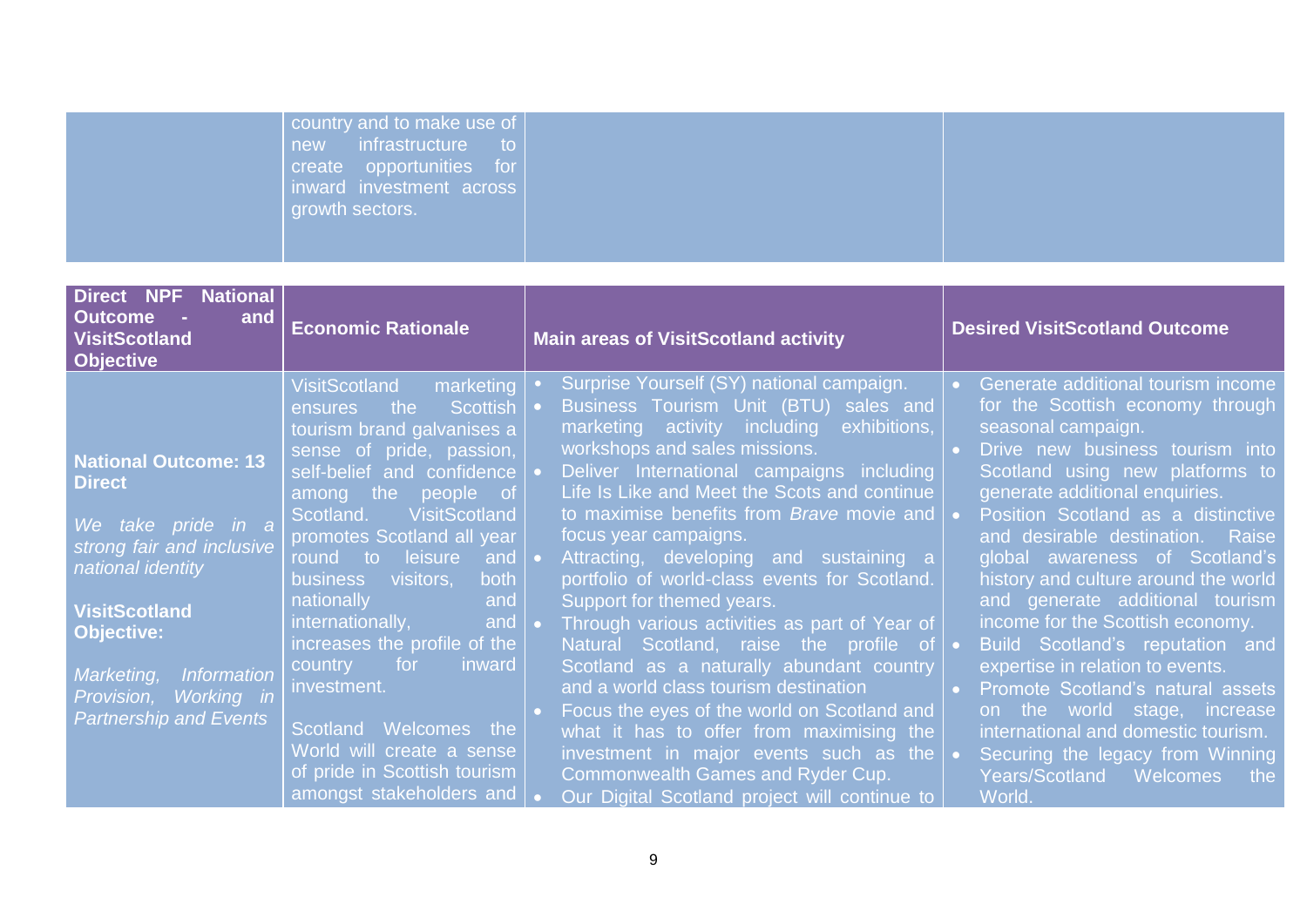|                                                                                            | the Scottish public to<br>develop investment and<br>sustainable growth in the<br><i>industry</i><br>Our<br>local<br>marketing<br>campaigns sell Scotland -<br>a national dish with local<br>flavour - encouraging more<br>people living in Scotland to<br>discover their own country.<br><b>EventScotland</b><br>secures •<br>and supports major events<br>within Scotland which have<br>a positive impact on our<br>global image and identity<br>nation.<br>as<br>a<br><b>EventScotland</b><br>will also<br>where<br>support<br>events<br>Scotland has a<br>strong<br>traditional<br>historic,<br>and<br>cultural impact. | build on the successes already seen<br>throughout 2011 and 2012 in completely<br>redeveloping<br>the<br>website<br>www.VisitScotland.com, continuing to make<br>it more inspirational and more user-friendly<br>for consumers and businesses alike.<br>Through Explore Scotland campaign we will<br>$\bullet$ .<br>work collaboratively with local industry<br>groups and stakeholders to help deliver<br>regional marketing strategies to support<br>regional tourism ambitions and growth<br>objectives.<br>Working with transport providers, visitor<br>attractions and activity providers to develop<br>an Explore Passport.<br>Working with stakeholders we will promote<br>the Scotland Welcomes the World message<br>to develop interest and action in investing in $\vert$ .<br>tourism.<br><b>Support for Scotland Week.</b> | www.VisitScotland.com will be the<br>definitive<br>guide<br>Scotland,<br>to<br>inspiring visitors through a single<br>information source on everything<br>the country has to offer.<br>Help consumers to decide where in<br>Scotland<br>$\overline{\phantom{a}}$ to go,<br>stimulating<br>geographic spread and providing a<br>platform<br>for<br>regions<br>and<br>destinations to be part of VS<br>activity.<br>Grow the Scottish day trip market<br>and increase visitor spend.<br><b>Scottish</b><br>population<br>which<br>$A -$<br>understands the importance of<br>tourism and generates the warm<br>welcome required in 2014.<br>Provide a major platform to<br>promote modern Scotland in US<br>and Canadian tourism markets. |
|--------------------------------------------------------------------------------------------|----------------------------------------------------------------------------------------------------------------------------------------------------------------------------------------------------------------------------------------------------------------------------------------------------------------------------------------------------------------------------------------------------------------------------------------------------------------------------------------------------------------------------------------------------------------------------------------------------------------------------|---------------------------------------------------------------------------------------------------------------------------------------------------------------------------------------------------------------------------------------------------------------------------------------------------------------------------------------------------------------------------------------------------------------------------------------------------------------------------------------------------------------------------------------------------------------------------------------------------------------------------------------------------------------------------------------------------------------------------------------------------------------------------------------------------------------------------------------|----------------------------------------------------------------------------------------------------------------------------------------------------------------------------------------------------------------------------------------------------------------------------------------------------------------------------------------------------------------------------------------------------------------------------------------------------------------------------------------------------------------------------------------------------------------------------------------------------------------------------------------------------------------------------------------------------------------------------------------|
| <b>Direct NPF National</b><br>Outcome -<br>and<br><b>VisitScotland</b><br><b>Objective</b> | <b>Economic Rationale</b>                                                                                                                                                                                                                                                                                                                                                                                                                                                                                                                                                                                                  | <b>Main areas of VisitScotland activity</b>                                                                                                                                                                                                                                                                                                                                                                                                                                                                                                                                                                                                                                                                                                                                                                                           | <b>Desired VisitScotland Outcome</b>                                                                                                                                                                                                                                                                                                                                                                                                                                                                                                                                                                                                                                                                                                   |
| <b>National Outcome: 14</b><br><b>Direct</b><br>We reduce the local                        | Tourism is a key driver for $\cdot$<br>the Scottish economy, and<br>has a special relationship<br>with the environment and                                                                                                                                                                                                                                                                                                                                                                                                                                                                                                 | VisitScotland has adopted the Scottish   •<br>Government procurement framework, the<br>'Procurement Journey', as the base process<br>for procurement activity.                                                                                                                                                                                                                                                                                                                                                                                                                                                                                                                                                                                                                                                                        | Ensure sustainability is a key part<br>of the management of our supplier<br>base.<br>Integration of sustainable criteria                                                                                                                                                                                                                                                                                                                                                                                                                                                                                                                                                                                                               |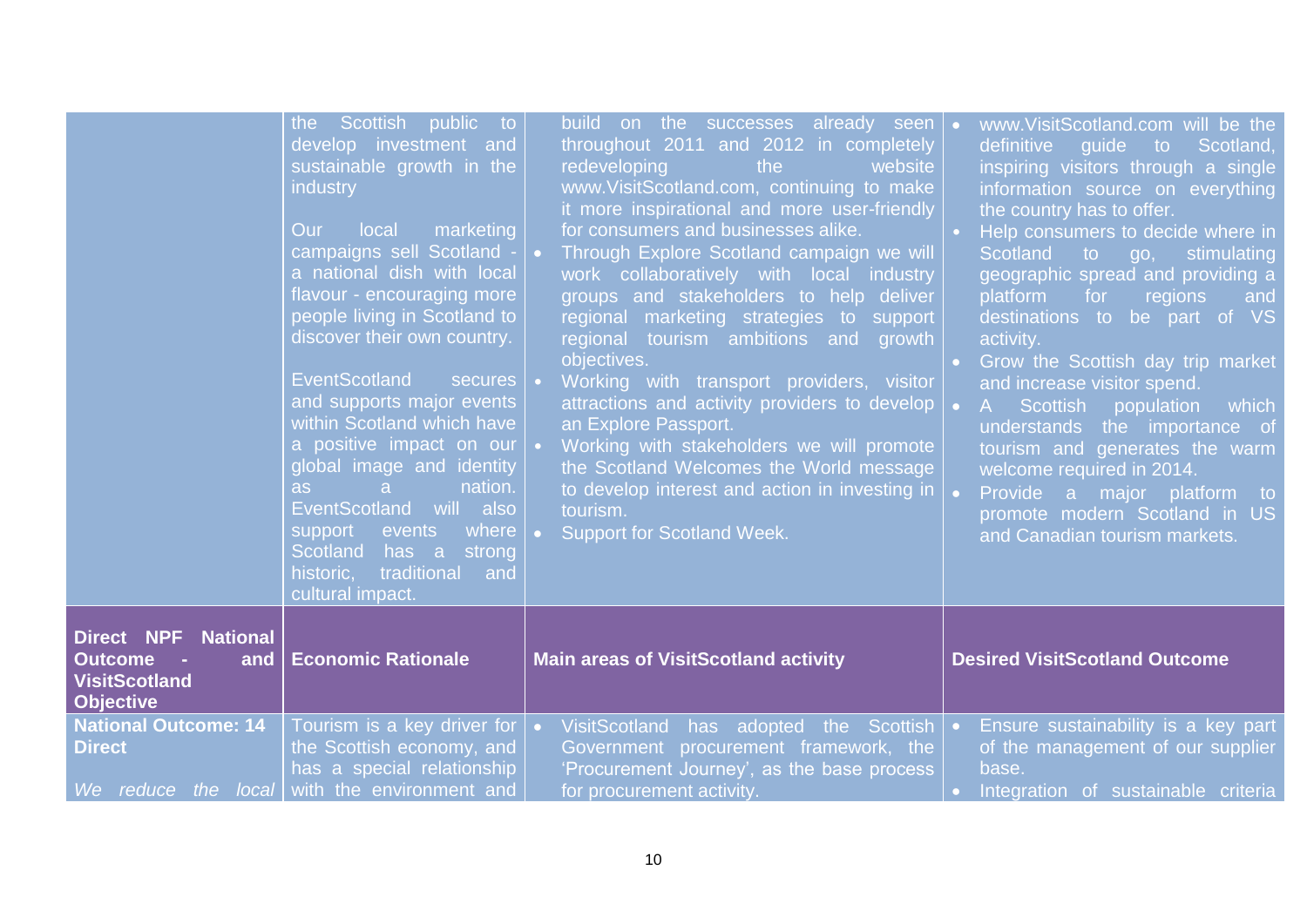| global<br>and<br>impact<br>environmental<br>on consumption<br>and<br>production<br><b>VisitScotland</b><br><b>Objective:</b><br><b>Quality &amp; Sustainability</b> | with<br>society<br>compared<br>other economic activities.<br>VisitScotland will continue<br>to highlight the importance<br>of growing tourism in a<br>sustainable manner.<br>Our procurement strategy<br>aims to ensure that all | Develop a framework for<br>integrating<br>sustainability measures into the QA scheme<br>including food and drink and progress<br>implementation, as<br>provide<br>well<br>as<br>appropriate support to businesses.<br>As part of the Carbon Management<br>Programme (CMP) VisitScotland has set<br>challenging targets to reduce its carbon<br>emissions across all its business areas by | into our QA schemes will stimulate<br>and support industry to maximise<br>the business benefits of operating<br>in a sustainable way.<br>VisitScotland's Environmental focus<br>be on reducing<br>will<br>energy<br>consumption/ $CO2$ emissions by<br>identifying projects to<br>ensure<br>reduction in: |
|---------------------------------------------------------------------------------------------------------------------------------------------------------------------|----------------------------------------------------------------------------------------------------------------------------------------------------------------------------------------------------------------------------------|-------------------------------------------------------------------------------------------------------------------------------------------------------------------------------------------------------------------------------------------------------------------------------------------------------------------------------------------------------------------------------------------|-----------------------------------------------------------------------------------------------------------------------------------------------------------------------------------------------------------------------------------------------------------------------------------------------------------|
| <b>Working</b><br>and<br>$\mathsf{I}$<br>Partnership                                                                                                                | procurement activity takes<br>full account of the wider<br>social<br>economic,<br>and                                                                                                                                            | 2015.<br>As part of Shared Services Initiative VS will<br>work with Historic Scotland and Scottish                                                                                                                                                                                                                                                                                        | o Staff Travel<br>o Utilities<br>$\circ$ Print                                                                                                                                                                                                                                                            |
|                                                                                                                                                                     | environmental<br>responsibilities within its<br>processes.                                                                                                                                                                       | Natural Heritage to deliver an agreed<br>portfolio of Carbon reduction projects.<br>EventScotland promotes Scotland as a<br>green events destination and provides event                                                                                                                                                                                                                   | Development of agreed common<br>sustainability<br>criteria/tests<br>for<br>purchasing goods and services to<br>reduce carbon footprint.                                                                                                                                                                   |
|                                                                                                                                                                     | The redevelopment of our<br>QA scheme will encourage<br>businesses to change their<br>operations to<br>more<br>sustainable practices.                                                                                            | organisers<br>with<br>access<br>to:<br>eventIMPACTS.com, an online<br>toolkit<br>created by EventScotland and UK partners.<br>As part of its support towards local<br>communities and a low carbon economy                                                                                                                                                                                | EventScotland support will go<br>towards the promotion of green<br>travel initiatives such as free coach<br>travel from various locations to<br>events.                                                                                                                                                   |
|                                                                                                                                                                     | EventScotland's<br>assessment of<br>events,<br>before and after funding,<br>assesses the steps that<br>the event organisers will<br>take<br>reduce<br>to.                                                                        | VisitScotland will continue to promote local<br>and<br>through<br>produce<br>services<br>our<br>VisitScotland Information Centre network,<br>provide marketing<br>and<br>partnership $\vert \bullet \vert$<br>opportunities through local campaigns for<br>local producers of food, craft etc.                                                                                            | Increase consumer and business<br>demand for low carbon goods and<br>services.<br>Sustainability is intrinsically linked<br>with business success.<br>• VS activity is carried out in a                                                                                                                   |
|                                                                                                                                                                     | environmental impacts.<br><b>Our Business Tourism Unit</b><br>Scotland's<br>emphasises                                                                                                                                           | Sustainability is now an integral element of<br>the judging criteria across all categories for<br>the Scottish Thistle Awards.<br>We will continue to monitor attitudes<br>amongst businesses and consumers on                                                                                                                                                                            | sustainable way, balancing the<br>strands of Economic, Social and<br>Environmental sustainability.                                                                                                                                                                                                        |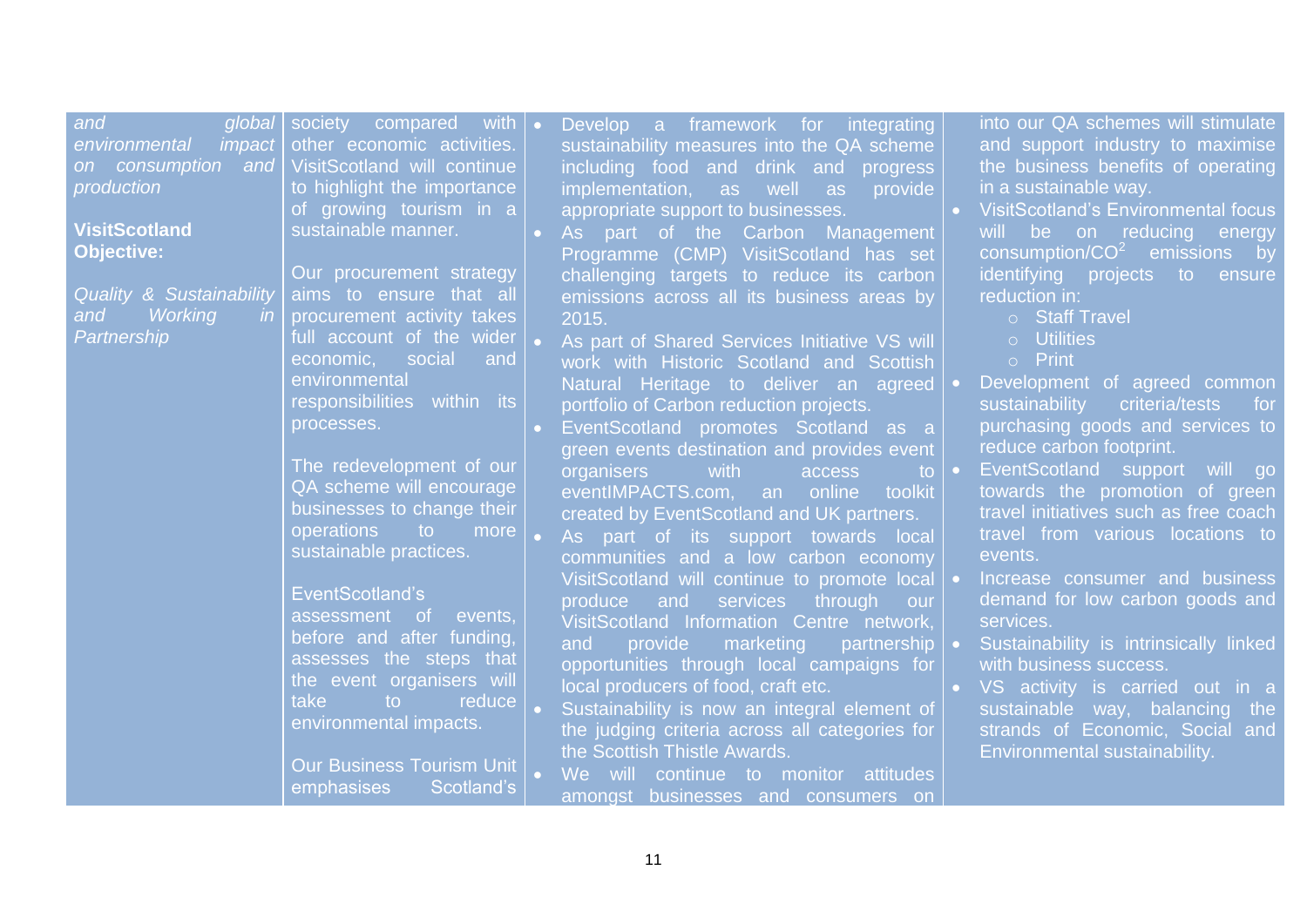| environmental issues, to help inform<br>credentials as a leader in<br>VisitScotland's activity planning.<br>Vgreen and sustainable<br>products to the meetings<br>and<br>conference  <br>marketplace. |
|-------------------------------------------------------------------------------------------------------------------------------------------------------------------------------------------------------|
|-------------------------------------------------------------------------------------------------------------------------------------------------------------------------------------------------------|

| <b>Direct NPF National</b><br><b>Outcome</b><br>and<br><b>VisitScotland</b><br><b>Objective</b>                                                      | <b>Economic Rationale</b>                                                                                                                                                                               | <b>Main areas of VisitScotland activity</b>                                                                                                                                                                                                                                                                                                                                          | <b>Desired VisitScotland Outcome</b>                                                                                                                                                                                                                                          |  |  |
|------------------------------------------------------------------------------------------------------------------------------------------------------|---------------------------------------------------------------------------------------------------------------------------------------------------------------------------------------------------------|--------------------------------------------------------------------------------------------------------------------------------------------------------------------------------------------------------------------------------------------------------------------------------------------------------------------------------------------------------------------------------------|-------------------------------------------------------------------------------------------------------------------------------------------------------------------------------------------------------------------------------------------------------------------------------|--|--|
| <b>National Outcome: 16</b><br><b>Direct</b>                                                                                                         | VisitScotland is committed<br>seeking<br>greater<br>to<br>efficiency,<br>streamlined<br>delivery, improved quality<br>of public services and<br>working<br>collaboratively<br>with other national/local | As a key member of the Strategic Forum<br>$\bullet$ .<br><b>Efficiency</b><br>Programme,<br><b>Partners</b><br>collaboratively identify and deliver efficiency<br>projects across Forum organisations.<br>VS will look to maximise the use of its<br>seasonal VIC network by offering the space<br>to local charities and voluntary organisations                                    | Contribute to savings of £20m,<br>£25m and £40m over the spending<br>review period 2012-2015.<br>Better and more efficient use of VIC<br>network in close season to the<br>betterment of local communities.<br>Achieve efficiency savings.                                    |  |  |
| Our public services are<br>high quality, continually<br>improving, efficient and<br>responsive<br>to local<br>people's needs<br><b>VisitScotland</b> | organisations in Scotland<br>with related remits and<br>objectives.<br>VisitScotland's<br>Strategy<br><b>Procurement</b><br>aims to deliver increased<br>opportunities for<br>cost                      | over the close season.<br>Continue with the programme to drive<br>internal efficiency programmes through all<br>areas of the organisation.<br>Work with the extended public sector to<br>$\bullet$ .<br>deliver additional shared service efficiency<br>programmes. For example VisitScotland will                                                                                   | efficiency<br><b>Improved</b><br>and<br>marketing<br>effectiveness of<br>campaigns.<br>Leverage volumes and<br>secure<br>benefits from economies of scale<br>through harnessing<br>combined<br>sector purchasing power.                                                       |  |  |
| <b>Objective:</b><br><b>Working in Partnership</b>                                                                                                   | value<br>reduction<br>and<br>both<br>management<br>internally<br>and<br>across<br>partner agencies.<br>We will use our expertise<br>in marketing to help other                                          | work with Scottish Natural Heritage (SNH), in<br>jointly-funded campaign activity, to expand<br>VisitScotland campaigns promoting relevant   •<br>SNH consumer product and offerings (The<br>Big 5, Scotland's Great Trails, Scotland's<br>Natural Heritage etc). Further explore and<br>deliver shared services opportunities in web<br>development and digital marketing e.g. with | Improved supplier performance and<br>delivery of efficiencies.<br>Help deliver better services and<br>ensure tourism outcomes in Single<br>Outcome Agreements (SOAs) are<br>reflected in CPP plans.<br>Increase the number<br>of joint<br>contracts in place for the purchase |  |  |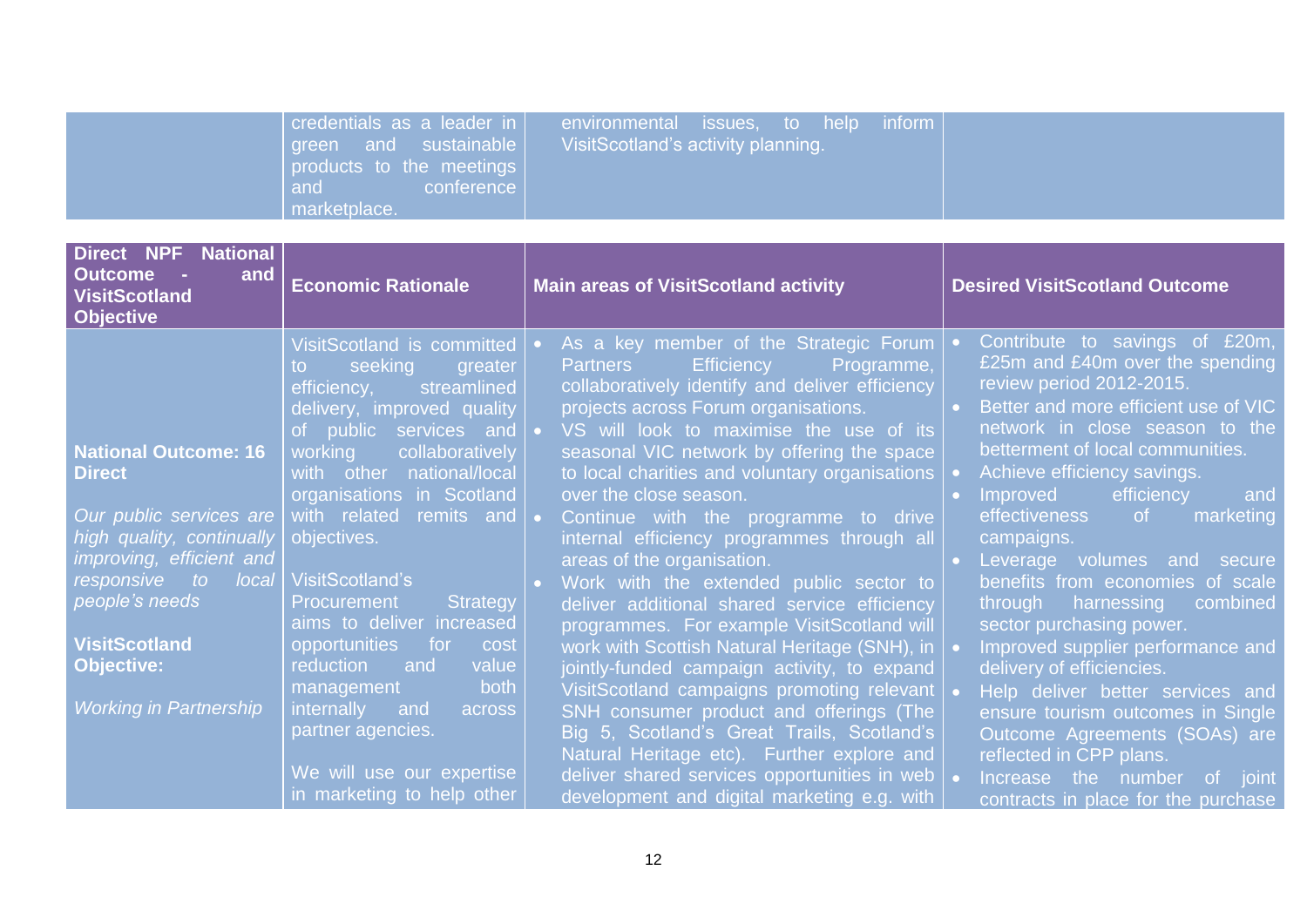| public bodies improve the<br>efficiency<br><b><i>and</i></b><br>effectiveness of their $\bullet$<br>marketing. | Historic Scotland and Skills Development<br>Scotland.<br>VisitScotland will remain fully engaged with<br>the collaborative efforts of Scottish<br>Procurement and will participate in National<br>Forums and User Intelligence Groups, where<br>appropriate.<br>Develop, in consultation with key<br>stakeholders, a consistent and appropriate<br>contract and supplier management toolkit.<br>Continue to work with Community Planning<br>Partnerships (CPPs), where invited to do so.<br>Expand on existing joint tendering processes<br>for retail products with Historic Scotland and<br>other agencies as appropriate.<br>We will work with local partners to ensure<br>that we deliver visitor information services in<br>the most effective and efficient way, looking<br>for opportunities through co-locations and<br>partnerships and developing new digital | of retail products.<br>An increase in private and public<br>sector organisations wanting to<br>work in<br>partnership<br>with<br>VisitScotland to improve the return<br>on marketing investment. |
|----------------------------------------------------------------------------------------------------------------|-------------------------------------------------------------------------------------------------------------------------------------------------------------------------------------------------------------------------------------------------------------------------------------------------------------------------------------------------------------------------------------------------------------------------------------------------------------------------------------------------------------------------------------------------------------------------------------------------------------------------------------------------------------------------------------------------------------------------------------------------------------------------------------------------------------------------------------------------------------------------|--------------------------------------------------------------------------------------------------------------------------------------------------------------------------------------------------|
|----------------------------------------------------------------------------------------------------------------|-------------------------------------------------------------------------------------------------------------------------------------------------------------------------------------------------------------------------------------------------------------------------------------------------------------------------------------------------------------------------------------------------------------------------------------------------------------------------------------------------------------------------------------------------------------------------------------------------------------------------------------------------------------------------------------------------------------------------------------------------------------------------------------------------------------------------------------------------------------------------|--------------------------------------------------------------------------------------------------------------------------------------------------------------------------------------------------|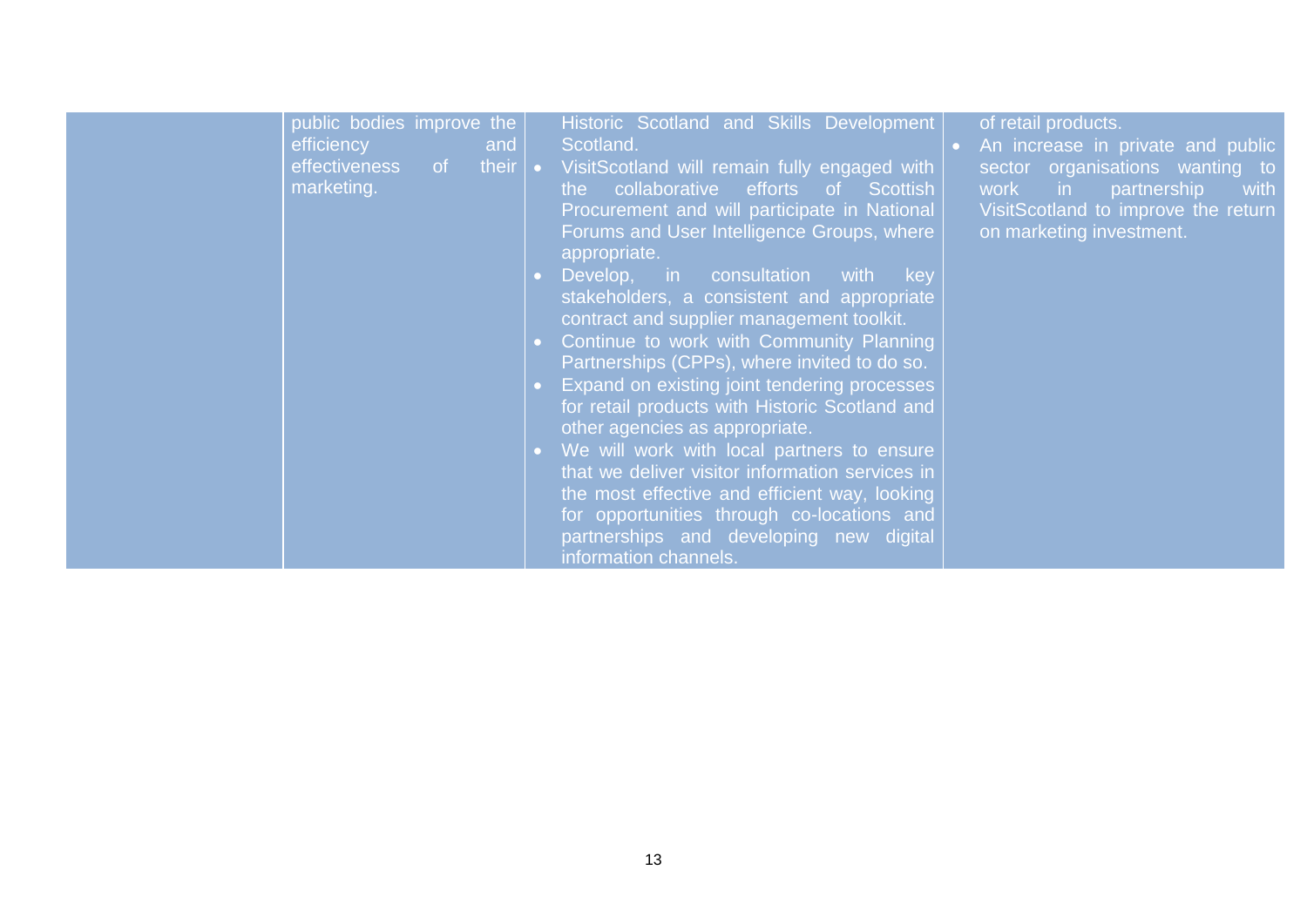# **1. Financial summary by theme**

| <b>Budget line</b>            | Corporate<br><b>Plan</b><br>2013-14 | <b>Forecast</b><br><b>Outturn</b><br>2013-14 | Change £m | <b>Explanation of</b><br>changes |
|-------------------------------|-------------------------------------|----------------------------------------------|-----------|----------------------------------|
|                               |                                     |                                              |           |                                  |
| <b>Marketing activities</b>   | 47.50                               | 48.79                                        | 1.29      |                                  |
| <b>Partnership Engagement</b> | 5.10                                | 4.26                                         | $-0.84$   |                                  |
| <b>Support Services</b>       | 6.00                                | 5.93                                         | $-0.07$   |                                  |
|                               |                                     |                                              |           |                                  |
| <b>Capital Grant</b>          | 2.00                                | 2.35                                         | 0.35      |                                  |
| <b>Total cash investment</b>  | 60.60                               | 61.33                                        | 0.73      |                                  |

| <b>Budget line</b>            | Corporate<br><b>Plan</b><br>2014-15 | Projected<br>2014-15 | Change £m | <b>Explanation of</b><br>changes |
|-------------------------------|-------------------------------------|----------------------|-----------|----------------------------------|
|                               |                                     |                      |           |                                  |
| <b>Marketing activities</b>   | 49.00                               | 50.11                | 1.11      |                                  |
| <b>Partnership Engagement</b> | 5.00                                | 4.10                 | $-0.90$   |                                  |
| <b>Support Services</b>       | 5.90                                | 5.63                 | $-0.27$   |                                  |
| <b>Capital Grant</b>          | 0.70                                | 1.05                 | 0.35      |                                  |
| <b>Total cash investment</b>  | 60.60                               | 60.89                | 0.29      |                                  |